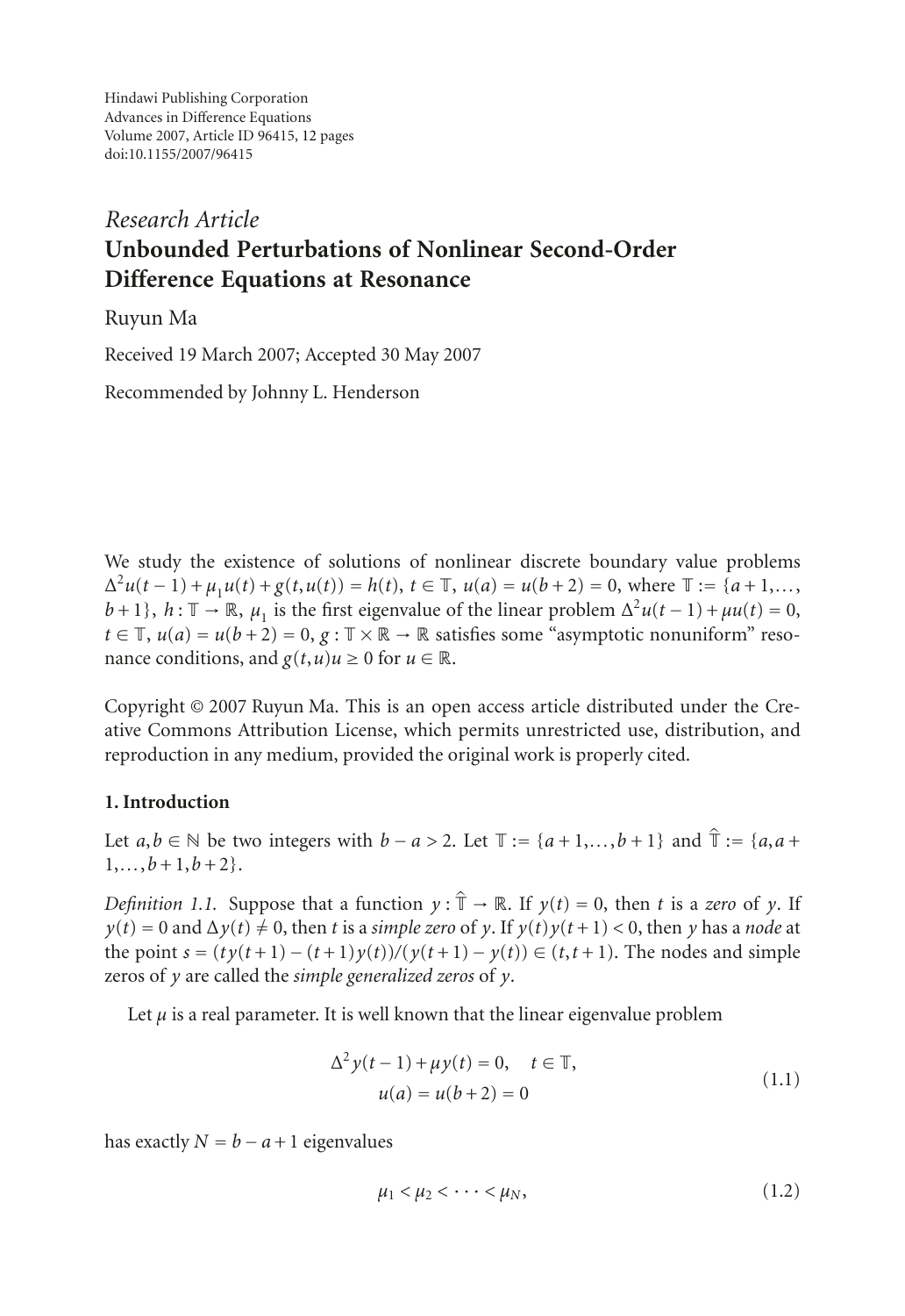which are real and the eigenspace corresponding to any such eigenvalue is one dimensional. The following lemma is crucial to the study of nonlinear perturbations of the linear problem [\(1.1\)](#page-0-0). The required results are somewhat scattered in [\[1,](#page-11-1) Chapters 6-7].

Lemma 1.2 [\[1\]](#page-11-1). *Let*  $(\mu_i, \psi_i)$ ,  $i \in \{1, \ldots, N\}$ , denote eigenvalue pairs of  $(1.1)$  with

$$
\sum_{t=a+1}^{b+1} \psi_j(t)\psi_j(t) = 1, \quad j \in \{1, \dots, N\}.
$$
 (1.3)

*Then*

(1) *ψi has <sup>i</sup>* <sup>−</sup> <sup>1</sup> *simple generalized zeros in* [*a*+ 1,*<sup>b</sup>* + 1]*; also if <sup>j</sup>* = *<sup>k</sup>, then*

<span id="page-1-3"></span><span id="page-1-2"></span>
$$
\sum_{t=a+1}^{b+1} \psi_j(t)\psi_k(t) = 0; \qquad (1.4)
$$

(2) *if*  $h$  :  $\{a+1,\ldots,b+1\}$   $\rightarrow \mathbb{R}$  *is given, then the problem* 

$$
\Delta^{2}u(t-1) + \lambda_{1}u(t) = h(t), \quad t \in \mathbb{T},
$$
  

$$
u(a) = u(b+2) = 0
$$
 (1.5)

*has a solution if and only if*  $\sum_{t=a+1}^{b+1} h(t)\psi_1(t) = 0$ .

In this paper, we study the existence of solutions of nonlinear discrete boundary value problems

<span id="page-1-0"></span>
$$
\Delta^{2}u(t-1) + \mu_{1}u(t) + g(t, u(t)) = h(t), \quad t \in \mathbb{T},
$$
  

$$
u(a) = u(b+2) = 0,
$$
 (1.6)

where  $g: \mathbb{T} \times \mathbb{R} \to \mathbb{R}$  is continuous.

*Definition 1.3.* By a solution of [\(1.6\)](#page-1-0) we mean a function  $u : \{a, a+1, \ldots, b+1, b+2\} \rightarrow \mathbb{R}$ which satisfies the difference equation and the boundary value conditions in [\(1.6\)](#page-1-0).

<span id="page-1-1"></span>THEOREM 1.4. Let  $h : \mathbb{T} \to \mathbb{R}$  be a given function, and let  $g(t, u)$  be continuous in u for each *t* <sup>∈</sup> <sup>T</sup>*. Assume that*

<span id="page-1-5"></span><span id="page-1-4"></span>
$$
g(t, u)u \ge 0\tag{1.7}
$$

*for all*  $t \in \mathbb{T}$  *and all*  $u \in \mathbb{R}$ *. Moreover, suppose that for all*  $\sigma > 0$ *, there exist a constant*  $R = R(\sigma) > 0$  *and a function*  $h : \{a + 1\} \to \mathbb{R}$  *such that R*(*σ*) > 0 *and a function b* : { $a+1,...,b+1$ } → R *such that*<br>  $|g(t, u)| \leq (\Gamma(t) + \sigma) |u| + b$ 

$$
|g(t, u)| \le (\Gamma(t) + \sigma)|u| + b(t)
$$
\n(1.8)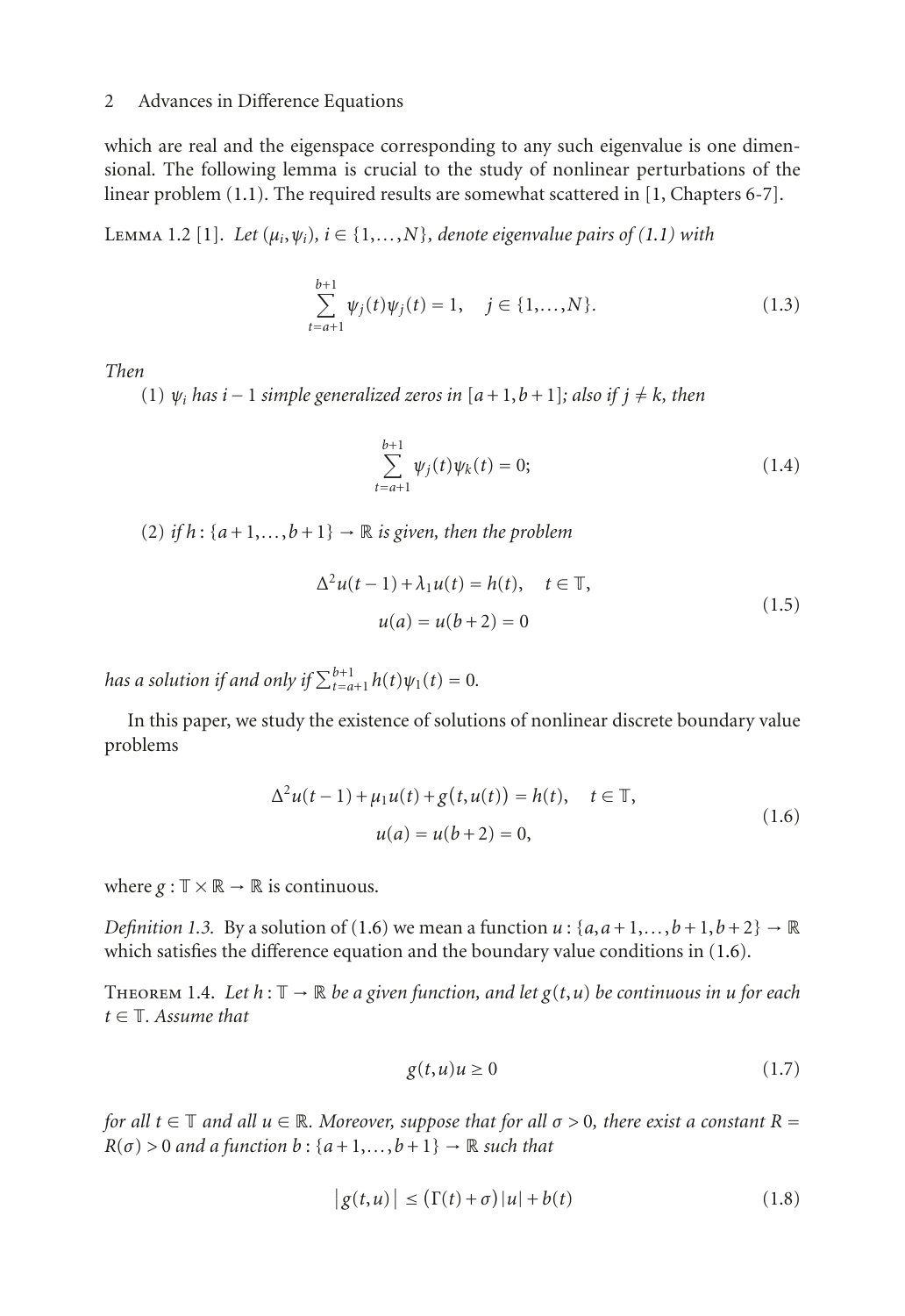*for all*  $t \in \mathbb{T}$  *and all*  $u \in \mathbb{R}$  *with*  $|u| \geq R$ *, where*  $\Gamma : \mathbb{T} \to \mathbb{R}$  *is a given function satisfying* 

<span id="page-2-0"></span>
$$
0 \le \Gamma(t) \le \mu_2 - \mu_1, \quad t \in \mathbb{T}, \tag{1.9}
$$

$$
0 \le \Gamma(t) \le \mu_2 - \mu_1, \quad t \in \mathbb{T},
$$
  
 
$$
\Gamma(\tau) < \mu_2 - \mu_1, \quad \text{for some } \tau \in \mathbb{T} \setminus \{\hat{t}\},
$$
  
(1.10)

 $\Gamma(\tau) < \mu_2 - \mu_1$ , for some  $\tau \in \mathbb{T} \setminus \{\hat{t}\}$ ,<br>with  $\hat{t}$  is the unique simple generalized zero of  $\psi_2$  in  $[a+1,b+1]$ .<br>Then (1.6) has a solution provided *Then [\(1.6\)](#page-1-0) has a solution provided*

<span id="page-2-1"></span>
$$
\sum_{t=a+1}^{b+1} h(t)\psi_1(t) = 0.
$$
 (1.11)

The analogue of [Theorem 1.4](#page-1-1) was obtained for two-point BVPs of second-order ordinary differential equations by Iannacci and Nkashama [\[2](#page-11-2)]. Our paper is motivated by [\[2\]](#page-11-2). However, as we will see, there are very big differences between the continuous case and the discrete case. The main tool we use is the Leray-Schauder continuation theorem, see [\[3](#page-11-3)].

The existence of solution of discrete equations subjected to Sturm-Liouville boundary conditions was studied by Rodriguez [\[4](#page-11-4)], in which the nonlinearity is required to be bounded. For other related results, see Agarwal and O'Regan [\[5](#page-11-5), [6\]](#page-11-6), Bai and Xu [\[7\]](#page-11-7), Rachunkova and Tisdell [\[8\]](#page-11-8), and the references therein. However, all of them do not address the problem under the "asymptotic nonuniform resonance" conditions.

#### **2. Preliminaries**

Let

$$
D := \{ (0, u(a+1), \dots, u(b+1), 0) \mid u(t) \in \mathbb{R}, t \in \mathbb{T} \}. \tag{2.1}
$$

Then *D* is a Hilbert space under the inner product

$$
\langle u, v \rangle = \sum_{t=a+1}^{b+1} u(t)v(t), \qquad (2.2)
$$

and the corresponding norm is

rm is  
\n
$$
||u|| := \sqrt{\langle u, u \rangle} = \left(\sum_{t=a+1}^{b+1} u(t)u(t)\right)^{1/2}.
$$
\n(2.3)

We note that *D* is also a Hilbert space under the inner product

$$
\langle u, v \rangle_1 = \sum_{t=a}^{b+1} \Delta u(t) \Delta v(t), \tag{2.4}
$$

and the corresponding norm is

$$
||u||_1 := \sqrt{\langle u, u \rangle_1} = \left(\sum_{t=a}^{b+1} \Delta u(t) \Delta u(t)\right)^{1/2}.
$$
 (2.5)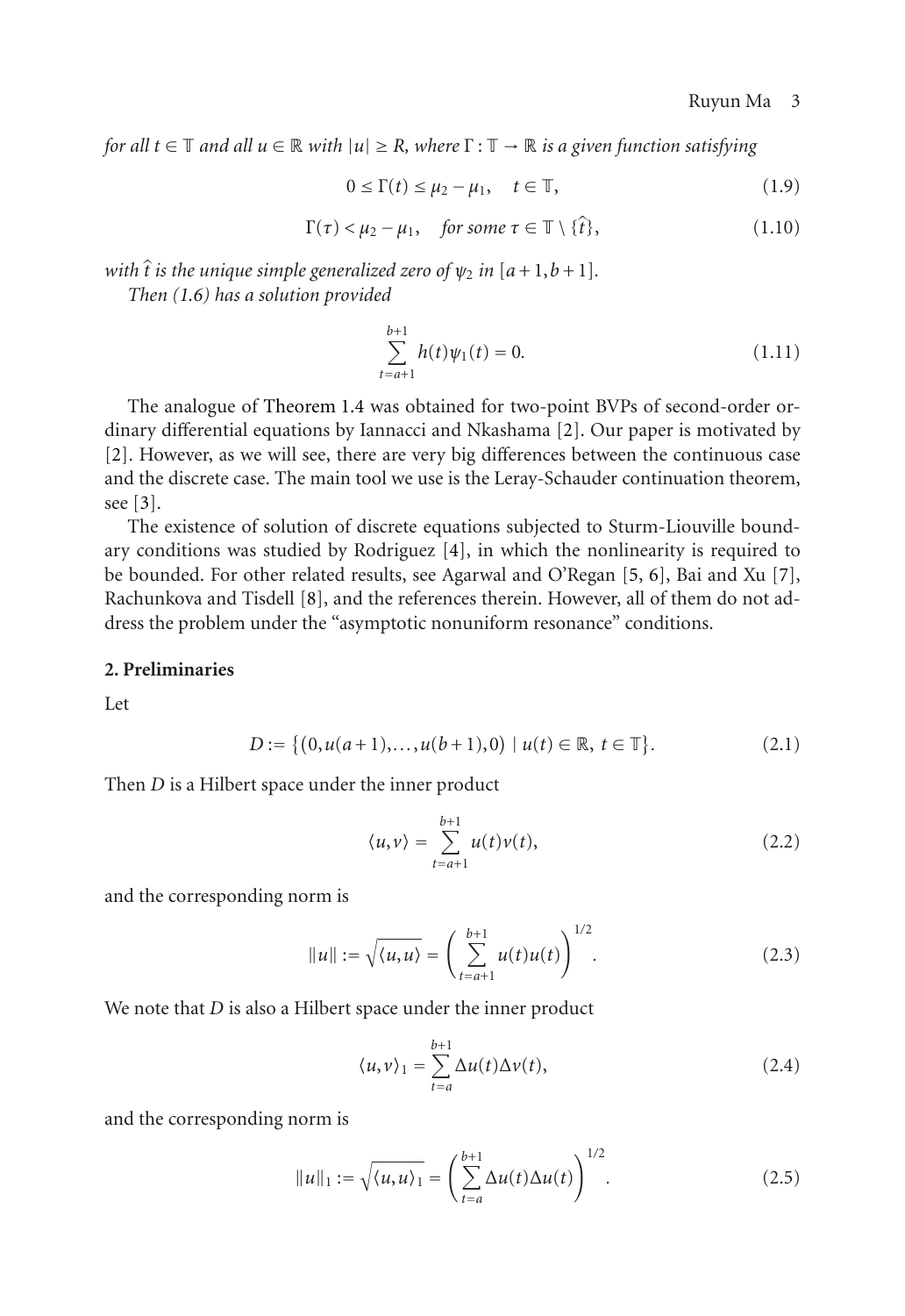For  $u \in D$ , let us write

$$
u(t) = \overline{u}(t) + \widetilde{u}(t),
$$
\n(2.6)

where

$$
\overline{u}(t) = \langle u, \psi_1 \rangle \psi_1(t), \quad \langle \widetilde{u}, \psi_1 \rangle = 0.
$$
\n(2.7)

Obviously,  $D = \overline{D} \oplus \widetilde{D}$  with

with  
\n
$$
\overline{D} = \text{span } \{\psi_1\}, \qquad \widetilde{D} = \text{span } \{\psi_2, \dots, \psi_N\}. \tag{2.8}
$$

<span id="page-3-0"></span>Lemma 2.1. *Let <sup>u</sup>*,*<sup>w</sup>* <sup>∈</sup> *D. Then*

$$
\sum_{k=a+1}^{b+1} w(k) \Delta^2 u(k-1) = -\sum_{k=a}^{b+1} \Delta u(k) \Delta w(k).
$$
 (2.9)

 $\Box$ 

<span id="page-3-1"></span>

Proof. Since 
$$
w(a) = w(b+2) = 0
$$
, we have  
\n
$$
\sum_{k=a+1}^{b+1} w(k)\Delta^2 u(k-1) = \sum_{j=a}^{b} w(j+1)\Delta^2 u(j)
$$
 (by setting  $j = k - 1$ )  
\n
$$
= \sum_{j=a}^{b} w(j+1)(\Delta u(j+1) - \Delta u(j))
$$
\n
$$
= \sum_{j=a}^{b} \Delta u(j+1)w(j+1) - \sum_{j=a}^{b} \Delta u(j)w(j+1)
$$
\n
$$
= \sum_{l=a+1}^{b+1} \Delta u(l)w(l) - \sum_{j=a}^{b} \Delta u(j)w(j+1)
$$
 (by setting  $l = j + 1$ )  
\n
$$
= \left[\Delta u(b+1)w(b+1) + \sum_{l=a+1}^{b} \Delta u(l)w(l)\right]
$$
\n
$$
- \left[\Delta u(a)w(a+1) + \sum_{j=a+1}^{b} \Delta u(j)w(j+1)\right]
$$
\n
$$
= \Delta u(b+1)[w(b+1) - w(b+2)] - \sum_{l=a+1}^{b} \Delta u(l)\Delta w(l)
$$
\n
$$
- \Delta u(a)[w(a+1) - w(a)] = - \sum_{l=a}^{b+1} \Delta u(l)\Delta(l).
$$
\n(2.10)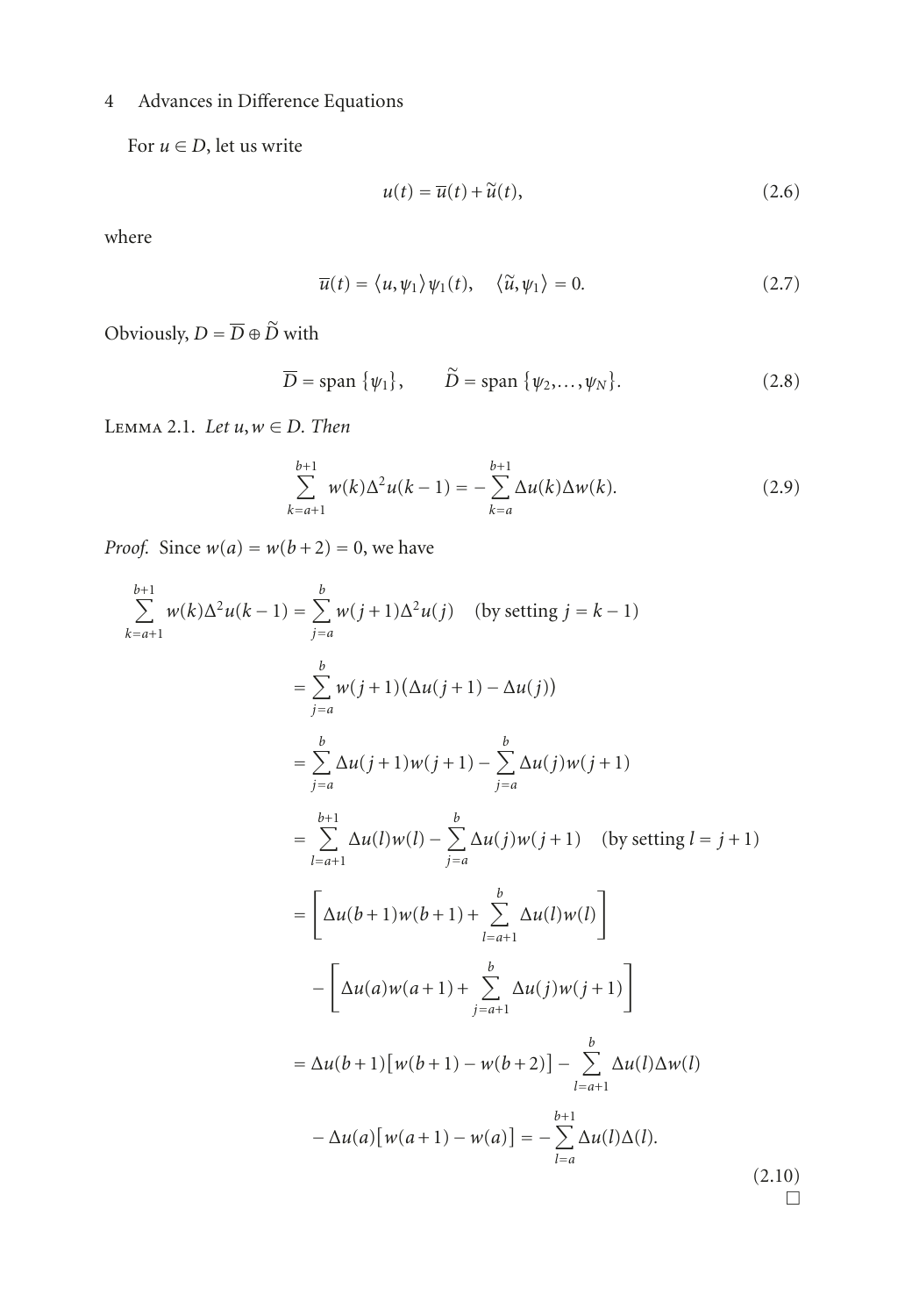Lemma 2.2. *Let* <sup>Γ</sup> : <sup>T</sup> <sup>→</sup> <sup>R</sup> *be a given function satisfying*

$$
0 \le \Gamma(t) \le \mu_2 - \mu_1, \quad t \in \mathbb{T},
$$
  

$$
\Gamma(\tau) < \mu_2 - \mu_1 \quad \text{for some } \tau \in \mathbb{T} \setminus \{\hat{t}\},
$$
 (2.11)

 $\Gamma(\tau) < \mu_2 - \mu_1$  *for some*  $\tau \in \mathbb{T} \setminus \{\hat{t}\},$ <br>with  $\hat{t}$  *is the unique simple generalized zero of*  $\psi_2$  *in*  $[a+1,b+1]$ *.*<br>Then there exists a constant  $\delta = \delta(\Gamma) > 0$  such that for all  $\mu \in$ 

Then there exists a constant 
$$
\delta = \delta(\Gamma) > 0
$$
 such that for all  $u \in D$ , one has  
\n
$$
\sum_{t=a+1}^{b+1} [\Delta^2 u(t-1) + \mu_1 u(t) + \Gamma(t)u(t)] (\overline{u}(t) - \widetilde{u}(t)) \ge \delta ||\widetilde{u}||_1^2.
$$
\n(2.12)

*Proof.* Let

<span id="page-4-0"></span>
$$
u(t) = \sum_{i=1}^{N} c_i \psi_i(t), \quad t \in \mathbb{T}.
$$
 (2.13)

Then

<span id="page-4-1"></span>
$$
\Delta^2 u(t-1) = -\sum_{i=1}^N c_i \mu_i \psi_i(t),
$$
\n(2.14)

$$
\Delta^2 u(t-1) = -\sum_{i=1} c_i \mu_i \psi_i(t),
$$
\n(2.14)\n
$$
\overline{u}(t) = c_1 \psi_1(t), \qquad \widetilde{u}(t) = \sum_{i=2}^N c_i \psi_i(t).
$$
\n(2.15)\nTaking into account the orthogonality of  $\overline{u}$  and  $\widetilde{u}$  in *D*, we have

g into account the orthogonality of 
$$
\overline{u}
$$
 and  $\tilde{u}$  in *D*, we have  
\n
$$
\sum_{t=a+1}^{b+1} [\Delta^2 u(t-1) + \mu_1 u(t) + \Gamma(t)u(t)] (\overline{u}(t) - \tilde{u}(t))
$$
\n
$$
= \sum_{t=a+1}^{b+1} \left( -\sum_{i=1}^N c_i \mu_i \psi_i(t) + \sum_{i=1}^N c_i \mu_1 \psi_i(t) + \Gamma(t)u(t) \right) \left( c_1 \psi_1(t) - \sum_{i=2}^N c_i \psi_i(t) \right)
$$
\n
$$
= \sum_{t=a+1}^{b+1} \left( \Gamma(t) c_1^2 \psi_1^2(t) + \sum_{i=2}^N c_i^2 \mu_i \psi_i^2(t) - \sum_{i=2}^N c_i^2 \mu_1 \psi_i^2(t) - \Gamma(t) \sum_{i=2}^N c_i^2 \psi_i^2(t) \right)
$$
\n
$$
= \sum_{t=a+1}^{b+1} \left[ \sum_{i=2}^N c_i^2 \mu_i \psi_i^2(t) - (\mu_1 + \Gamma(t)) \sum_{i=2}^N c_i^2 \psi_i^2(t) \right] + \sum_{t=a+1}^{b+1} \Gamma(t) c_1^2 \psi_1^2(t)
$$
\n
$$
\geq \sum_{t=a+1}^{b+1} \left[ \sum_{i=2}^N c_i^2 \mu_i \psi_i^2(t) - (\mu_1 + \Gamma(t)) \sum_{i=2}^N c_i^2 \psi_i^2(t) \right]
$$
\n
$$
= \sum_{t=a+1}^{b+1} \left[ \sum_{i=2}^N c_i^2 \psi_i(t) (-\Delta^2 \psi_i(t-1)) - (\mu_1 + \Gamma(t)) \sum_{i=2}^N c_i^2 \psi_i^2(t) \right]
$$
\n
$$
= \sum_{i=2}^N \sum_{t=a+1}^{b+1} c_i^2 \psi_i(t) (-\Delta^2 \psi_i(t-1)) + \sum_{t=a+1}^{b+1} \left[ -(\mu_1 + \Gamma(t)) \sum_{i=2}^N c_i^2 \psi_i^2(t) \right]
$$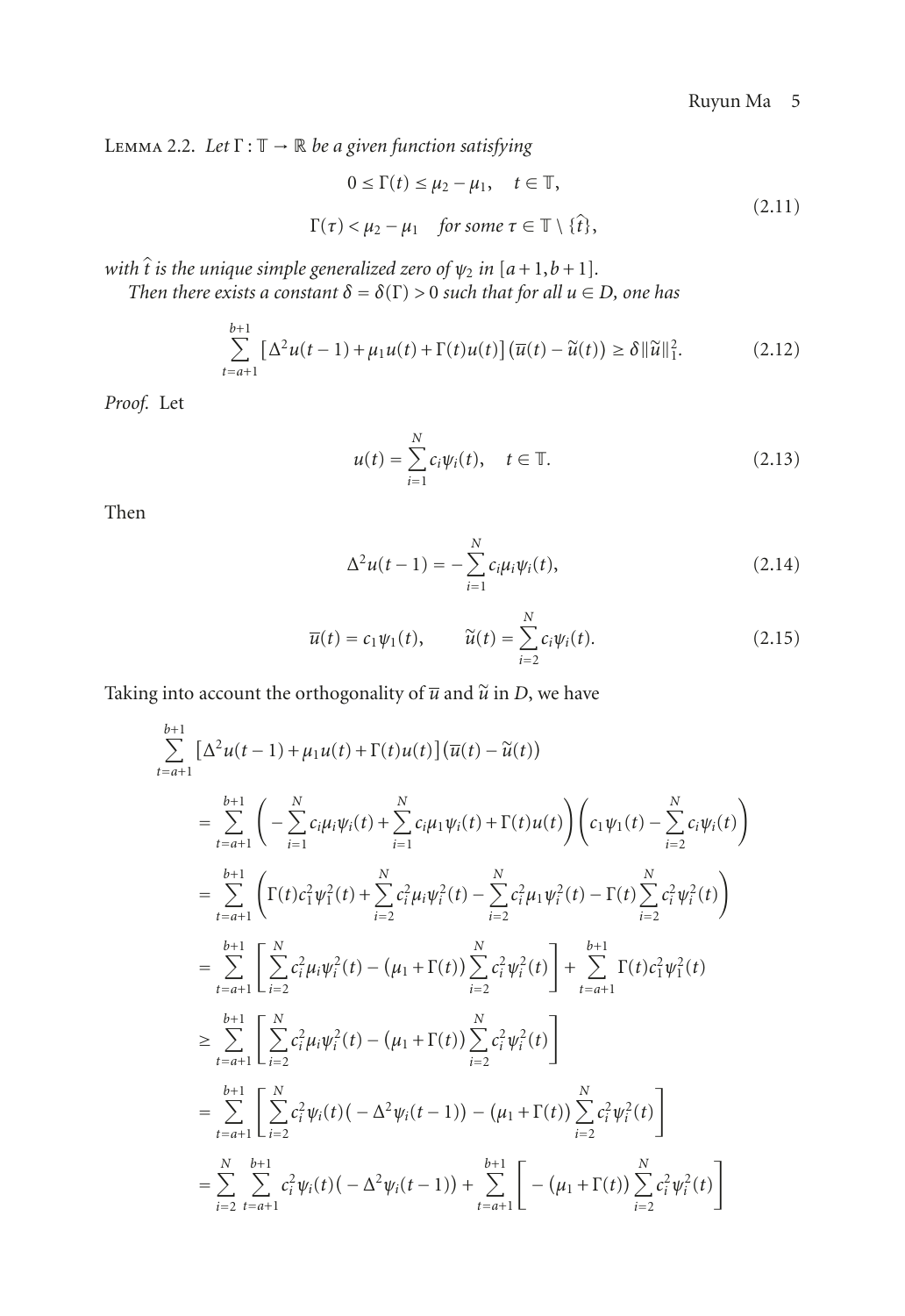6 Advances in Difference Equations  
\n
$$
= \sum_{i=2}^{N} \sum_{t=a}^{b+1} c_i^2 \left[ \Delta \psi_i(t) \right]^2 + \sum_{t=a+1}^{b+1} \left[ -(\mu_1 + \Gamma(t)) \sum_{i=2}^{N} c_i^2 \psi_i^2(t) \right]
$$
\n
$$
= \sum_{t=a}^{b+1} \left[ \left( \Delta \widetilde{u}(t) \right)^2 - (\mu_1 + \Gamma(t)) \left( \widetilde{u}(t) \right)^2 \right].
$$
\n(2.16)

Set

<span id="page-5-0"></span>
$$
\Lambda_{\Gamma}(\widetilde{u}) := \|\widetilde{u}\|_{1}^{2} - \sum_{t=a}^{b+1} (\mu_{1} + \Gamma(t)) (\widetilde{u}(t))^{2}.
$$
 (2.17)

We claim that  $\Lambda_{\Gamma}(\tilde{u}) \ge 0$  with the equality only if  $\tilde{u} = A \psi_2$  for some  $A \in \mathbb{R}$ .

In fact, we have from [\(1.9\)](#page-2-0), [\(1.3\)](#page-1-2), [\(1.4\)](#page-1-3), and [Lemma 2.1](#page-3-0) that

$$
\Lambda_{\Gamma}(\tilde{u}) = \sum_{t=a}^{b+1} \left[ \Delta \tilde{u}(t) \right]^2 - \sum_{t=a+1}^{b+1} (\mu_1 + \Gamma(t)) \left[ \tilde{u}(t) \right]^2
$$
\n
$$
= - \sum_{t=a+1}^{b+1} \tilde{u}(t) \Delta^2 \tilde{u}(t-1) - \sum_{t=a+1}^{b+1} (\mu_1 + \Gamma(t)) (\tilde{u}(t))^2
$$
\n
$$
= \sum_{t=a+1}^{b+1} \sum_{i=2}^{N} c_i \psi_i(t) \sum_{i=2}^{N} c_i \mu_i \psi_i(t) - \sum_{t=a+1}^{b+1} (\mu_1 + \Gamma(t)) \left( \sum_{i=2}^{N} c_i \psi_i(t) \right)^2
$$
\n
$$
\geq \sum_{t=a+1}^{b+1} \sum_{i=2}^{N} c_i \psi_i(t) \sum_{j=2}^{N} c_j \mu_j \psi_j(t) - \sum_{t=a+1}^{b+1} \mu_2 \left( \sum_{i=2}^{N} c_i \psi_i(t) \right) \left( \sum_{j=2}^{N} c_j \psi_j(t) \right)
$$
\n
$$
= \sum_{i=2}^{N} \sum_{j=2}^{N} c_i c_j \mu_j \sum_{t=a+1}^{b+1} \psi_i(t) \psi_j(t) - \sum_{i=2}^{N} \sum_{j=2}^{N} c_i c_j \mu_2 \sum_{t=a+1}^{b+1} \psi_i(t) \psi_j(t)
$$
\n
$$
= \sum_{j=2}^{N} c_j^2 (\mu_j - \mu_2) \geq 0.
$$
\n(2.18)

Obviously,  $\Lambda_{\Gamma}(\tilde{u}) = 0$  implies that  $c_3 = \cdots = c_N = 0$ , and accordingly  $\tilde{u} = A \psi_2$  for some  $A \in \mathbb{R}$ . But then we get

$$
0 = \Lambda_{\Gamma}(\tilde{u}) = A^2 \sum_{t=a}^{b+1} (\mu_2 - \mu_1 - \Gamma(t)) \psi_2^2(t) = A^2 \sum_{t=a+1}^{b+1} (\mu_2 - \mu_1 - \Gamma(t)) \psi_2^2(t)
$$
(2.19)

so that by our assumption,  $A = 0$  and hence  $\tilde{u} = 0$ .

We claim that there is a constant  $\delta = \delta(\Gamma) > 0$  such that<br>  $\Lambda_{\Gamma}(\tilde{u}) \ge \delta ||\tilde{u}||_1^2$ .

$$
\Lambda_{\Gamma}(\widetilde{u}) \ge \delta \|\widetilde{u}\|_{1}^{2}.
$$
\n(2.20)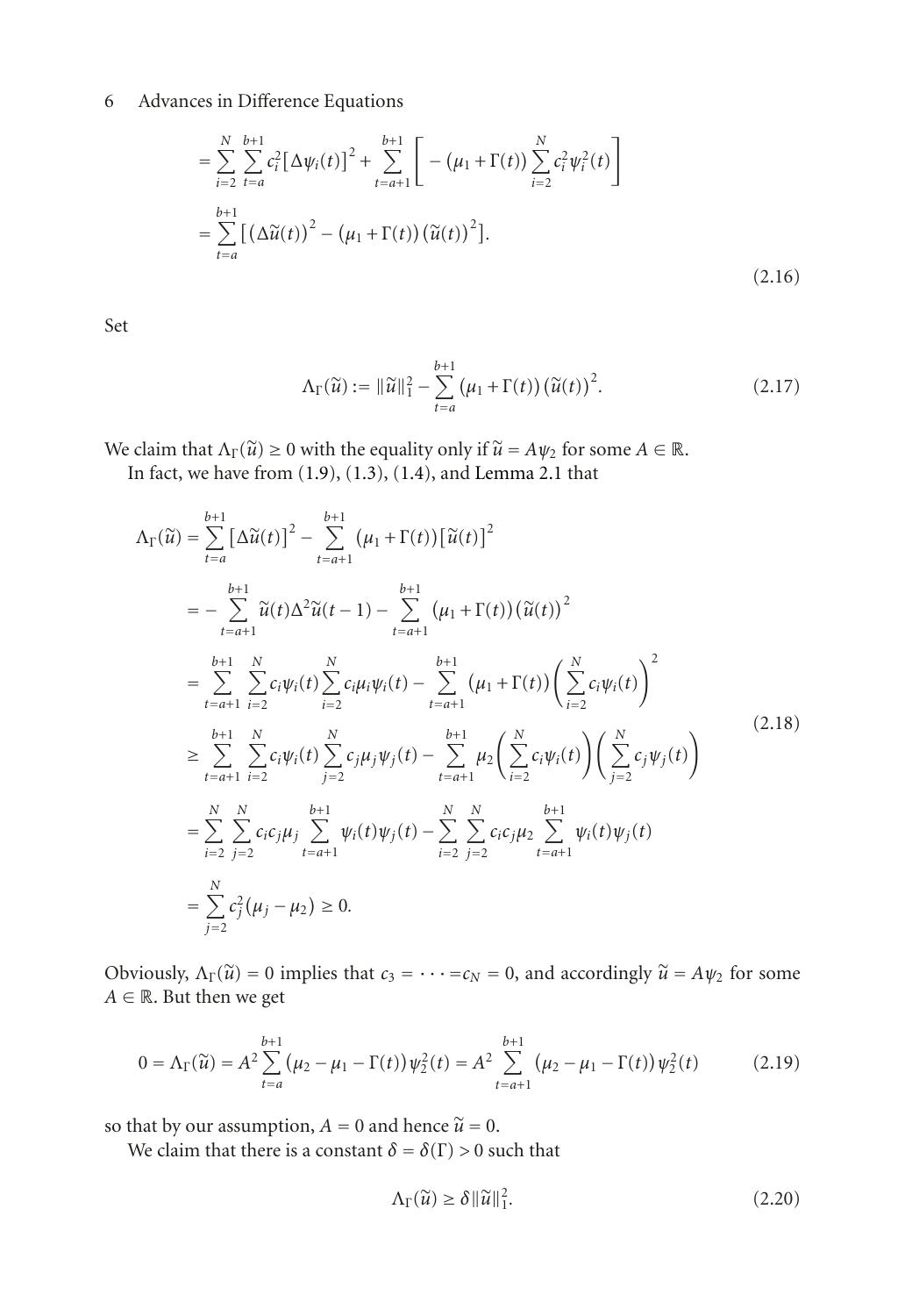Assume that the claim is not true. Then we can find a sequence  $\{\tilde{u}_n\} \subset D$  and  $\tilde{u} \in D$ , the that by passing to a subsequence if pecessary Assume that the claim is not true. Then we can<br>such that, by passing to a subsequence if necessary,<br> $0 \le \Delta_{\Gamma}(\tilde{u}_n) \le \frac{1}{n},$ 

dissequence if necessary,

\n
$$
0 \le \Lambda_{\Gamma}(\widetilde{u}_n) \le \frac{1}{n}, \qquad ||\widetilde{u}_n||_1 = 1,
$$
\n
$$
||\widetilde{u}_n - \widetilde{u}|| \to 0, \quad n \to \infty.
$$
\n(2.21)

<span id="page-6-1"></span><span id="page-6-0"></span>
$$
||\widetilde{u}_n - \widetilde{u}|| \longrightarrow 0, \quad n \longrightarrow \infty. \tag{2.22}
$$

From [\(2.22\)](#page-6-0) and the fact that  $\tilde{u}_n(a) = \tilde{u}(a) = 0 = \tilde{u}_n(b+2) = \tilde{u}(b+2)$ , it follows that  $\overline{a}$  $\frac{1}{2}$ 

om (2.22) and the fact that 
$$
\widetilde{u}_n(a) = \widetilde{u}(a) = 0 = \widetilde{u}_n(b+2) = \widetilde{u}(b+2)
$$
, it follows that\n
$$
\left| \sum_{t=a}^{b+1} \left[ \Delta \widetilde{u}_n(t) \right]^2 - \sum_{t=a}^{b+1} \left[ \Delta \widetilde{u}(t) \right]^2 \right| = \left| \sum_{t=a}^{b+1} \left[ \widetilde{u}_n(t+1) - \widetilde{u}_n(t) \right]^2 - \sum_{t=a}^{b+1} \left[ \widetilde{u}(t+1) - \widetilde{u}(t) \right]^2 \right|
$$
\n
$$
\leq \sum_{t=a}^{b+1} \left| \widetilde{u}_n^2(t+1) - \widetilde{u}^2(t+1) \right| + \sum_{t=a}^{b+1} \left| \widetilde{u}_n^2(t) - \widetilde{u}^2(t) \right|
$$
\n
$$
+ 2 \sum_{t=a}^{b+1} \left( \left| \widetilde{u}_n(t) \right| \left| \widetilde{u}_n(t+1) - \widetilde{u}(t+1) \right| + \left| \widetilde{u}(t+1) \right| \left| \widetilde{u}_n(t) - \widetilde{u}(t) \right| \right) \longrightarrow 0.
$$
\n(2.23)

By (2.17), (2.21), and (2.22), we obtain, for 
$$
n \to \infty
$$
,  
\n
$$
\sum_{t=a}^{b+1} \left[ \Delta \widetilde{u}_n(t) \right]^2 \longrightarrow \sum_{t=a}^{b+1} (\mu_1 + \Gamma(t)) \left[ \widetilde{u}(t) \right]^2, \tag{2.24}
$$

and hence

$$
\sum_{t=a}^{b+1} \left[ \Delta \widetilde{u}(t) \right]^2 \le \sum_{t=a}^{b+1} \left( \mu_1 + \Gamma(t) \right) \left[ \widetilde{u}(t) \right]^2, \tag{2.25}
$$

that is,

<span id="page-6-2"></span>
$$
\Lambda_{\Gamma}(\widetilde{u}) \le 0. \tag{2.26}
$$

 $\Delta_{\Gamma}(\tilde{u}) \le 0.$  (2.26)<br>By the first part of the proof,  $\tilde{u} = 0$ , so that, by [\(2.24\)](#page-6-2),  $\sum_{t=a}^{b+1} [\Delta \tilde{u}_n(t)]^2 \to 0$ , a contradiction<br>with the second equality in (2.21), and the proof is complete. with the second equality in [\(2.21\)](#page-6-1), and the proof is complete.  $\Box$ 

<span id="page-6-4"></span>Lemma 2.3. *Let* <sup>Γ</sup> *be like in [Lemma 2.2](#page-3-1) and let δ >* <sup>0</sup> *be associated with* <sup>Γ</sup> *by that lemma. Let*  $\sigma > 0$ *. Then, for all function*  $p : \mathbb{T} \to \mathbb{R}$  *satisfying* 

<span id="page-6-3"></span>
$$
0 \le p(x) \le \Gamma(x) + \sigma \tag{2.27}
$$

*and all <sup>u</sup>* <sup>∈</sup> *D,*

$$
u \in D,
$$
  
\n
$$
\sum_{t=a+1}^{b+1} [\Delta^2 u(t-1) + \mu_1 u(t) + p(t)u(t)] (\overline{u}(t) - \widetilde{u}(t)) \ge (\delta - \frac{\sigma}{\mu_2}) ||\widetilde{u}||_1^2.
$$
 (2.28)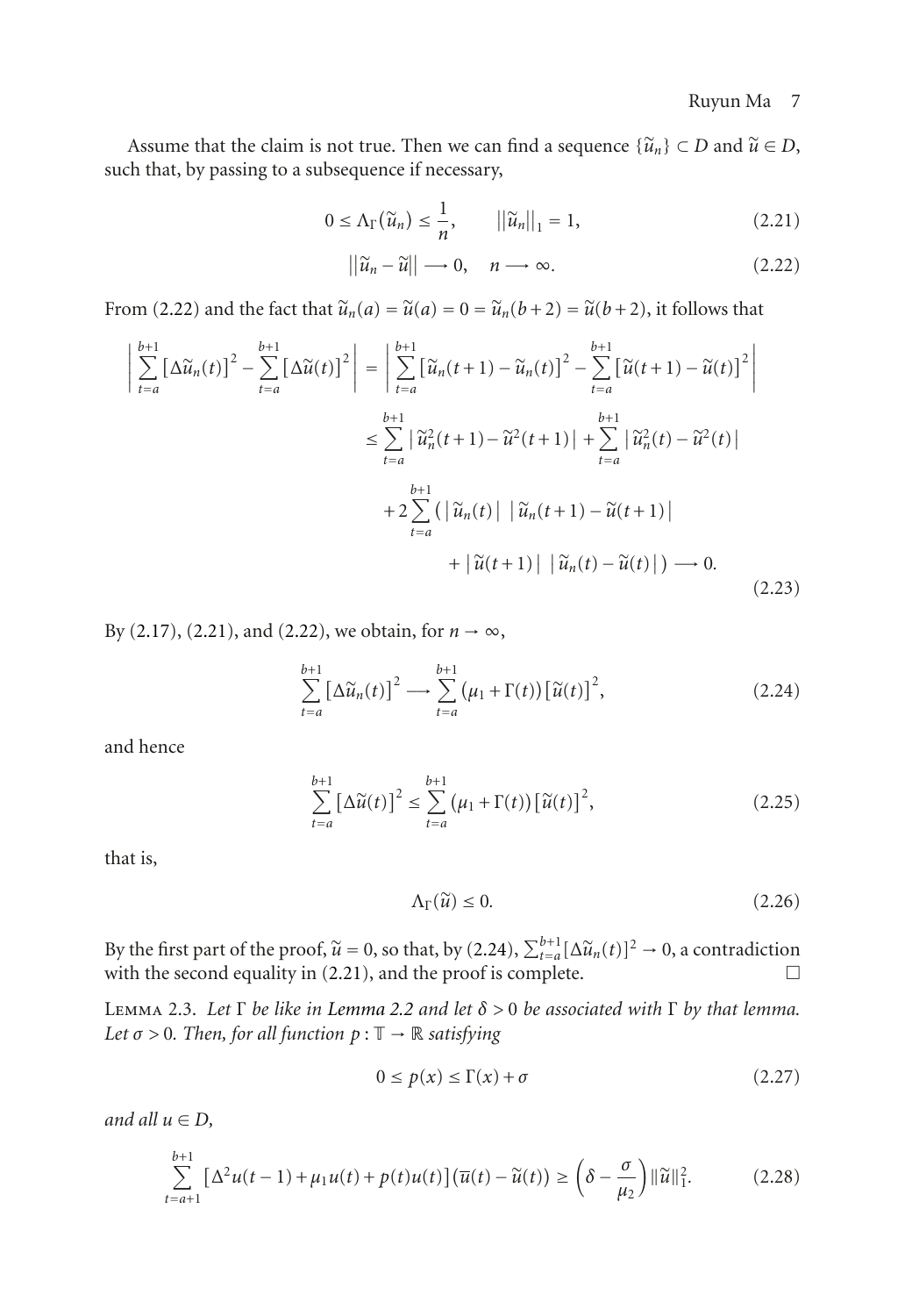*Proof.* Using the computations of [Lemma 2.2,](#page-3-1) we obtain

$$
\sum_{t=a+1}^{b+1} \left[ \Delta^2 u(t-1) + \mu_1 u(t) + p(t)u(t) \right] (\overline{u}(t) - \widetilde{u}(t))
$$
\n
$$
\geq \sum_{t=a}^{b+1} \left[ \left( \Delta \widetilde{u}(t) \right)^2 - \left( \mu_1 + p(t) \right) \left( \widetilde{u}(t) \right)^2 \right] =: \Lambda_p(\widetilde{u}).
$$
\n(2.29)

 $we$ 

Therefore, by the second inequality in (2.27), we get  
\n
$$
\Lambda_p(\widetilde{u}) \ge \Lambda_\Gamma(\widetilde{u}) - \sigma \sum_{t=a}^{b+1} (\widetilde{u}(t))^2.
$$
\n(2.30)

 $\Lambda_p(\tilde{u}) \ge \Lambda_\Gamma(\tilde{u}) - \sigma \sum_{t=a} (\tilde{u}(t))^2.$  (2.30)<br>So that, using [\(2.13\)](#page-4-0)-[\(2.14\)](#page-4-1), the relation  $\tilde{u}(t) = \sum_{i=2}^N c_i \psi_i(t)$ , and [Lemma 2.2,](#page-3-1) it follows that

$$
\Lambda_p(\widetilde{u}) \ge \left(\delta - \frac{\sigma}{\mu_2}\right) ||\widetilde{u}||_1^2, \tag{2.31}
$$

and the proof is complete.  $\Box$ 

# **3. Proof of the main result**

Let  $\delta$  > 0 be associated to the function  $\Gamma$  by [Lemma 2.2.](#page-3-1) Then, by assumption [\(1.8\)](#page-1-4), there exist  $R(\delta) > 0$  and  $h : \mathbb{T} \to \mathbb{R}$  such that exist  $R(\delta) > 0$  and  $b : \mathbb{T} \to \mathbb{R}$ , such that

$$
|g(t, u)| \leq \left(\Gamma(t) + \frac{\mu_2 \delta}{4}\right)|u| + b(t)
$$
\n(3.1)

for all  $t \in \mathbb{T}$  and all  $u \in \mathbb{R}$  with  $|u| \geq R$ . Without loss of generality, we can choose *R* so that  $b(t)/|u| < (\mu_2 \delta)/4$  and all  $u \in \mathbb{R}$  with  $u \ge R$ .

*Proof of [Theorem 1.4.](#page-1-1)* Let us define  $\gamma : \mathbb{T} \times \mathbb{R} \to \mathbb{R}$  by

$$
\gamma(t, u) = \begin{cases}\nu^{-1}g(t, u), & |u| \ge R, \\
R^{-1}g(t, R)\left(\frac{u}{R}\right) + \left(1 - \frac{u}{R}\right)\Gamma(t), & 0 \le u \le R, \\
R^{-1}g(t, -R)\left(\frac{u}{R}\right) + \left(1 + \frac{u}{R}\right)\Gamma(t), & -R \le u \le 0.\n\end{cases}
$$
\n(3.2)

Then by assumption [\(1.7\)](#page-1-5) and the relations [\(3.1\)](#page-7-0), we have that

$$
0 \le \gamma(t, u) \le \Gamma(t) + \frac{\mu_2 \delta}{2}, \quad t \in \mathbb{T}, \ u \in \mathbb{R}.
$$
 (3.3)

Define  $f : \mathbb{T} \times \mathbb{R} \to \mathbb{R}$  by

<span id="page-7-1"></span>
$$
f(t, u) = g(t, u) - \gamma(t, u)u.
$$
 (3.4)

<span id="page-7-0"></span>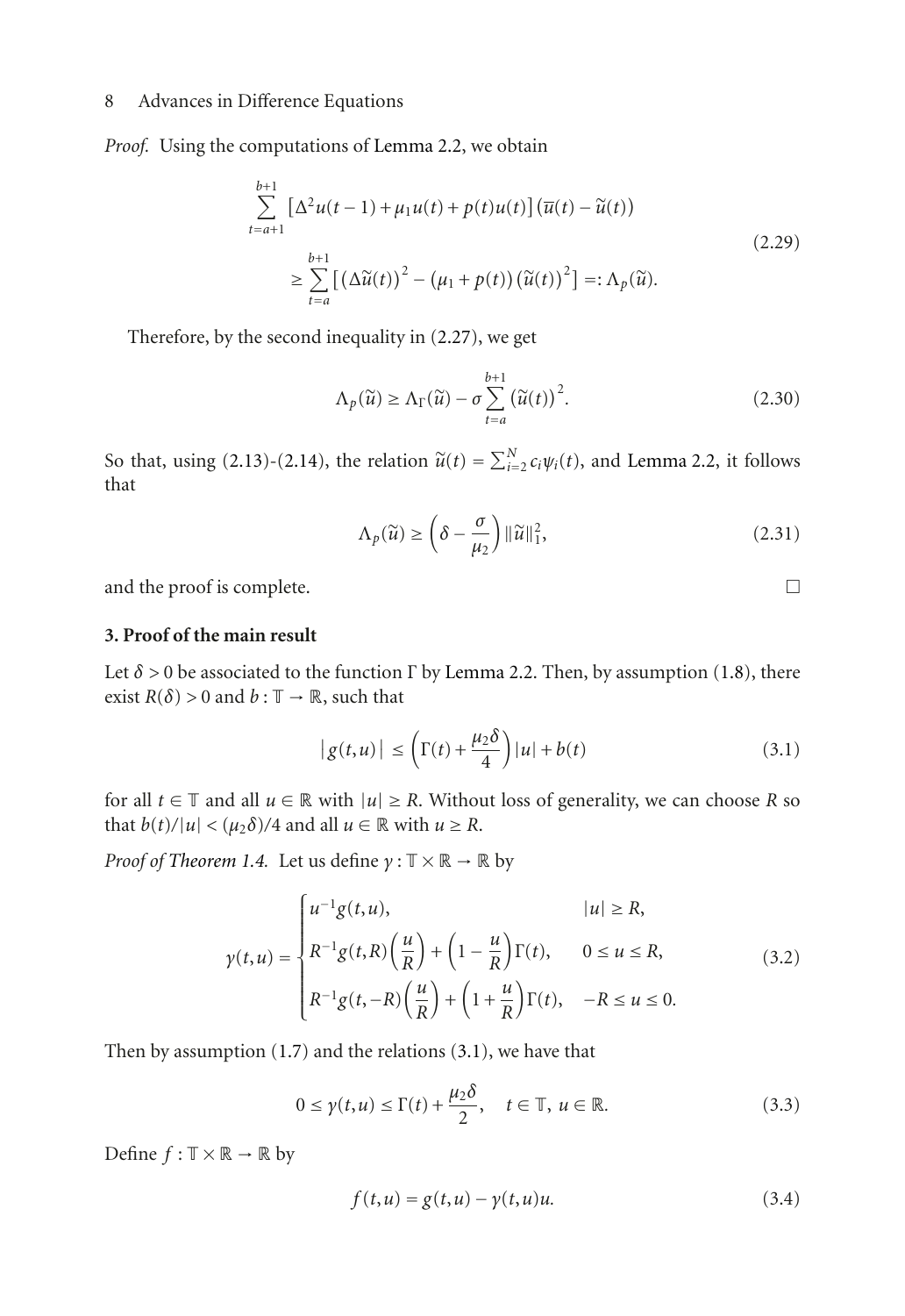Then

<span id="page-8-0"></span>
$$
|f(t, u)| \le \nu(t), \quad t \in \mathbb{T}, \tag{3.5}
$$

for some function  $\nu : \mathbb{T} \to \mathbb{R}$ .

To prove that [\(1.6\)](#page-1-0) has at least one solution, it suffices, according to the Leray-Schauder continuation method [\[3](#page-11-3)], to show that the possible solutions of the family of equations To prove that (1.6) has at least one solution, it suffices, accordination method [3], to show that the possible solution  $\Delta^2 u(t-1) + \mu_1 u(t) + (1 - \eta)q u(t) + \eta y(t, u(t))u(t) + \eta f(t)$ 

$$
\Delta^{2}u(t-1) + \mu_{1}u(t) + (1-\eta)q u(t) + \eta \gamma(t, u(t))u(t) + \eta f(t, u(t)) = \eta h(t), \quad t \in \mathbb{T},
$$
  

$$
u(a) = u(b+2) = 0
$$
 (3.6)

(in which  $\eta \in (0,1)$ ,  $q \in (0,\mu_2 - \mu_1)$  with  $q < (\mu_2 \delta)/2$ , q fixed) are a priori bounded in *D*, independent of  $\eta \in [0,1)$ . Notice that, by [\(3.3\)](#page-7-1), we have

$$
0 \le (1 - \eta)q + \eta \gamma(t, u) \le \Gamma(t) + \frac{\mu_2 \delta}{2}, \quad t \in \mathbb{T}, u \in \mathbb{R}.
$$
 (3.7)

It is clear that for  $\eta = 0$ , [\(3.6\)](#page-8-0) has only the trivial solution. Now if  $u \in D$  is a solution

of (3.6) for some 
$$
\eta \in (0, 1)
$$
, using Lemma 2.3 and Cauchy inequality, we get  
\n
$$
0 = \sum_{t=a}^{b+1} (\overline{u}(t) - \widetilde{u}(t)) (\Delta^2 u(t-1) + \mu_1 u(t) + [(1-\eta)q + \eta \gamma(t, u(t))]u(t))
$$
\n
$$
+ \sum_{t=a+1}^{b+1} (\overline{u}(t) - \widetilde{u}(t)) (\eta f(t, u(t)) - \eta h(t))
$$
\n(3.8)\n
$$
\geq (\delta/2) \sum_{t=a}^{b+1} [\widetilde{\Delta}u(t)]^2 - (\|\overline{u}\| + \|\widetilde{u}\|)(b-a+1)^{1/2}(\|\nu\| + \|h\|),
$$
\nso that by the relation  $\sum_{t=a}^{b+1} \Delta[w(t)]^2 \geq \mu_1 \|\omega\|^2$ ,  $w \in D$ , we deduce

$$
\Delta[w(t)]^2 \ge \mu_1 ||w||^2, w \in D, \text{ we deduce}
$$
  

$$
0 \ge \left(\frac{\delta}{2}\right) ||\widetilde{u}||_1^2 - \beta(||\widetilde{u}||_1 + ||\overline{u}||_1)
$$
 (3.9)

for some constant *β* > 0, dependent only on *γ* and *h* (but not on *u* or *μ*). Taking *α* = *βδ*<sup>−1</sup>,<br>
we get<br>  $||\tilde{u}||_1 \le \alpha + (\alpha^2 + 2\alpha ||\overline{u}||_1)^{1/2}$ . (3.10) we get

$$
\|\widetilde{u}\|_1 \le \alpha + \left(\alpha^2 + 2\alpha \|\overline{u}\|_1\right)^{1/2}.\tag{3.10}
$$

We claim that there exists  $\rho > 0$ , independent of *u* and  $\mu$ , such that for all possible solutions of [\(3.6\)](#page-8-0),

<span id="page-8-1"></span>
$$
||u||_1 < \rho. \tag{3.11}
$$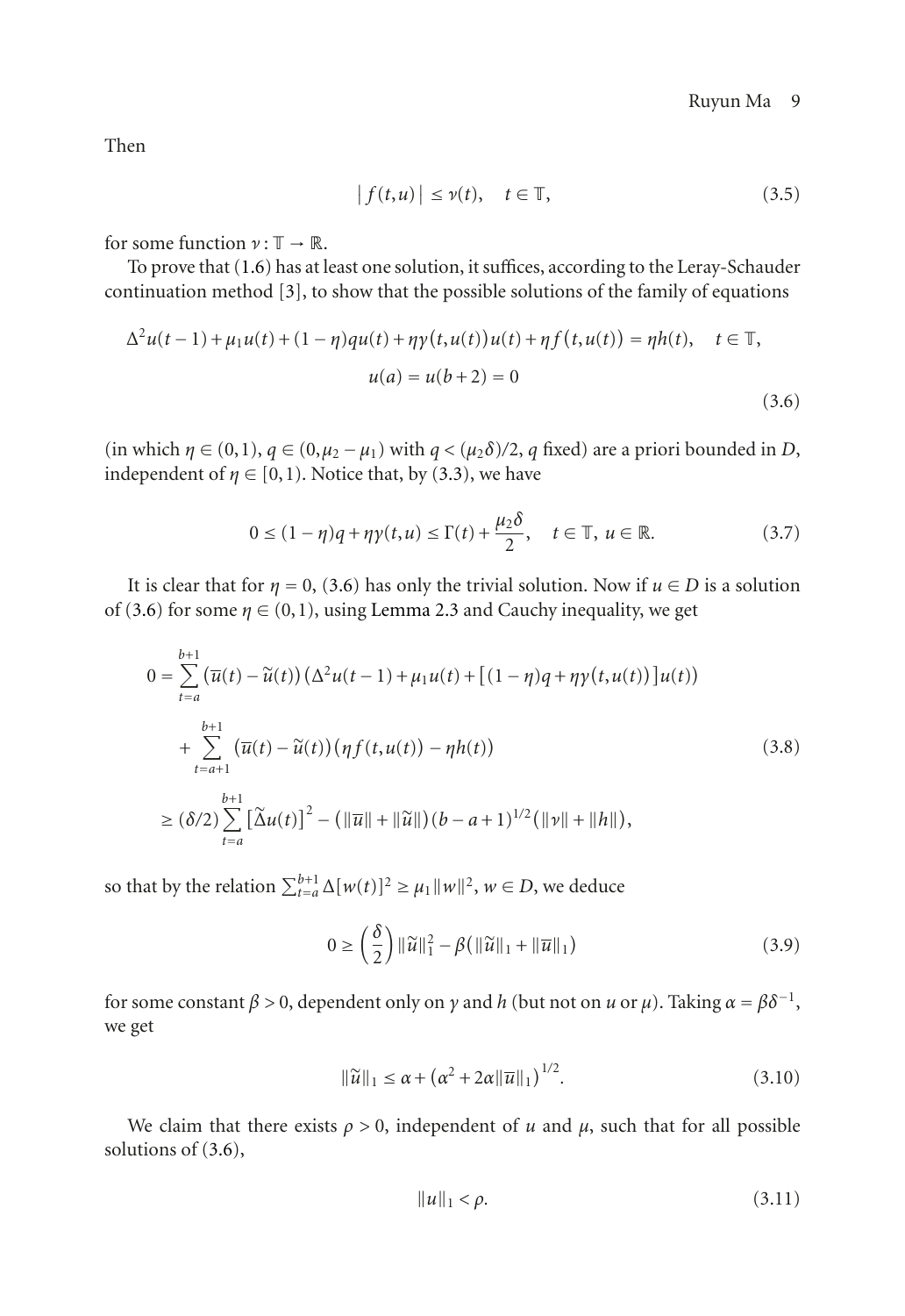Suppose on the contrary that the claim is false, then there exists  $\{(\eta_n, u_n)\} \subset (0,1) \times D$ <br>b  $||u||_{\infty} > n$  and for all  $n \in \mathbb{N}$ with  $||u_n||_1 \ge n$  and for all  $n \in \mathbb{N}$ , pose on the contrary t<br>  $u_n||_1 \ge n$  and for all  $n \in$ <br>  $u_n(t-1) + \mu_1 u_n(t) + ($ 

$$
\Delta^{2} u_{n}(t-1) + \mu_{1} u_{n}(t) + (1 - \eta_{n}) \alpha_{n}(t) + \eta_{n} g(t, u_{n}(t)) = \eta_{n} h(t), \quad t \in \mathbb{T},
$$
  

$$
u(a) = u(b+2) = 0.
$$
 (3.12)

Set  $v_n = (u_n / ||u_n||_1)$ , we have

<span id="page-9-2"></span>
$$
\Delta^{2} \nu_{n}(t-1) + \mu_{1} \nu_{n}(t) + q \nu_{n}(t)
$$
\n
$$
= \eta_{n} \left( \frac{h}{||u_{n}||_{1}} \right) + \eta_{n} q \nu_{n}(t) - \eta_{n} \left( \left( g \left( t, \frac{u_{n}(t)}{||u_{n}||_{1}} \right) \right) \right), \quad t \in \mathbb{T},
$$
\n
$$
\nu_{n}(a) = \nu_{n}(b+2) = 0.
$$
\n(3.13)

Define an operator  $L: D \rightarrow D$  by

<span id="page-9-0"></span>
$$
(Lw)(t) := \Delta^2 w(t-1) + \mu_1 w(t) + qw(t), \quad t \in \mathbb{T},
$$
  

$$
(Lw)(a) := 0, \quad (Lw)(b+2) := 0.
$$
 (3.14)

Then  $L^{-1}: D \to D$  is completely continuous since *D* is finite-dimensional. Now, [\(3.13\)](#page-9-0) is equivalent to equivalent to

$$
\nu_n(t) = L^{-1} \bigg[ \eta_n \bigg( \frac{h(\cdot)}{\|u_n\|_1} \bigg) + \eta_n q \nu_n(\cdot) - \eta_n \bigg( g\bigg(\cdot, \frac{u_n(\cdot)}{\|u_n\|_1} \bigg) \bigg) \bigg](t), \quad t \in \mathbb{T}.
$$
 (3.15)

By [\(3.1\)](#page-7-0) and [\(3.15\)](#page-9-1), it follows that  $\{(g(\cdot, u_n(\cdot))/\|u_n\|_1\}$  is bounded. Using (3.15) again, we may assume that (taking a subsequence and relabelling if necessary)  $v_n \rightarrow v$  in (*D*,  $\| \cdot \|_1$ ,  $\| \nu \| = 1$ , and  $\nu(a) = \nu(b+2) = 0$ .<br>On the other hand using (3.10), we

On the other hand, using  $(3.10)$ , we deduce immediately that

<span id="page-9-1"></span>0), we deduce immediately that  

$$
||\widetilde{v}_n||_1 \longrightarrow 0, \quad n \longrightarrow \infty.
$$
 (3.16)

Therefore,  $v \in \overline{D}$ , that is,

$$
\nu(t) = B\psi_1(t), \quad t \in \hat{T}.\tag{3.17}
$$

Since  $\|\nu\|_1 = 1$ , we follows that  $B = \pm \mu_1^{1/2}$  and

$$
t B = \pm \mu_1^{1/2}
$$
 and  
\n $v(t) = \pm \mu_1^{1/2} \psi_1(t), \quad t \in \hat{T}.$  (3.18)

In what follows, we will suppose that

e that  

$$
v(t) = \mu_1^{1/2} \psi_1(t), \quad t \in \hat{T}.
$$
 (3.19)

The case  $v(t) = -\mu_1^{1/2} \psi_1(t)$  can be treated in a similar way.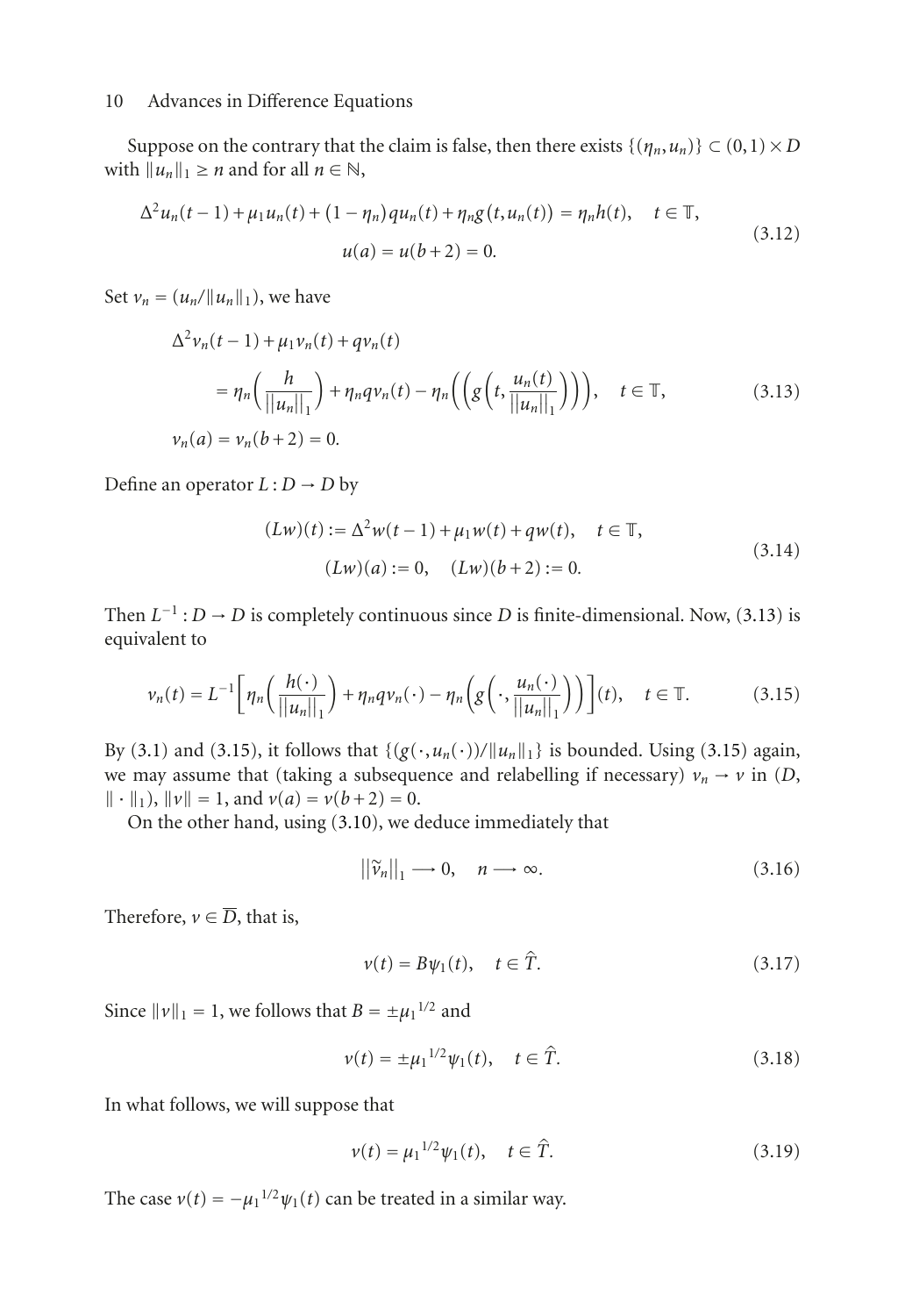Now, using the facts that  $v_n(a) = v(b+2) = 0$  and  $v_n(t) \rightarrow v(t)$  for  $t \in \mathbb{T}$  and  $v(t) > 0$ for *t*  $\in$  T, we have that there exists  $n_0 \in \mathbb{N}$  such that

<span id="page-10-0"></span>
$$
\nu_n(t) > 0, \quad t \in \mathbb{T}, \ n \ge n_0. \tag{3.20}
$$

Writing  $v_n = \overline{v}_n + \widetilde{v}_n$ , we have that  $\overline{v}_n(t) = K_n(t)\psi_1(t)$  with  $K_n \to 1$  as  $n \to \infty$ .

Let us come back to [\(3.12\)](#page-9-2). Taking the inner product in  $(D, \|\cdot\|)$  of (3.12) with  $\overline{u}_n$ , noticing that  $\eta_n \in (0,1)$ , and considering the assumption [\(1.11\)](#page-2-1), we deduce that

$$
(\eta_n/||u_n||_1) \sum_{t=a}^{b+1} g(t, u_n(t)) \overline{v}_n(t) < 0
$$
 (3.21)

 $(\eta_n/||u_n||_1) \sum_{t=a} g(t, u_n(t)) \overline{v}_n(t) < 0$  (3.21)<br>for all *n* sufficiently large, so  $\sum_{t=a}^{b+1} g(t, u_n(t)) \overline{v}_n(t) < 0$ . This is a contradiction, since by<br>(3.21) and (1.7)  $g(t, u_n(t)) \overline{v}_n(t) > 0$  for  $t \in \mathbb{T}$  and  $n > n_0$  and th [\(3.21\)](#page-10-0) and [\(1.7\)](#page-1-5),  $g(t, u_n(t))\overline{v}_n(t) \ge 0$  for  $t \in \mathbb{T}$  and  $n \ge n_0$ , and the proof is complete.  $\Box$ 

# **4. An example**

From [\[1](#page-11-1), Example 4.1], we know that the linear eigenvalues and the eigenfunctions of the problem

$$
\Delta^{2} y(t-1) + \mu y(t) = 0, \quad t \in \mathbb{T}_{1} := \{1, 2, 3\},
$$
  

$$
u(0) = u(4) = 0
$$
 (4.1)

are as follows:

$$
\overline{\mu}_1 = 2 - \sqrt{2}, \qquad \psi_1(t) = \sin\left(\frac{\pi}{4}t\right), \quad t \in \mathbb{T}_1,
$$
  

$$
\overline{\mu}_2 = 2, \qquad \psi_2(t) = \sin\left(\frac{\pi}{2}t\right), \quad t \in \mathbb{T}_1,
$$
  

$$
\overline{\mu}_3 = 2 + \sqrt{2}, \qquad \psi_3(t) = \sin\left(\frac{3\pi}{4}t\right), \quad t \in \mathbb{T}_1.
$$
  
(4.2)

Obviously,

Obviously,  
\n
$$
\{t \in \mathbb{T}_1 | \psi_1(t) = 0\} = \emptyset, \qquad \{t \in \mathbb{T}_1 | \psi_2(t) = 0\} = \{2\}, \qquad \{t \in \mathbb{T}_1 | \psi_3(t) = 0\} = \emptyset.
$$
\n(4.3)

*Example 4.1.* Let us consider the discrete boundary value problem

<span id="page-10-1"></span>
$$
\Delta^{2} y(t-1) + \overline{\mu}_{1} y(t) + g_{0}(t, y(t)) = h(t), \quad t \in \mathbb{T}_{1},
$$
  

$$
u(0) = u(4) = 0,
$$
 (4.4)

where

$$
g_0(t,s) = (\overline{\mu}_2 - \overline{\mu}_1) \sin\left(\frac{\pi}{4}t\right) \left(s + \frac{s}{1+s^2}\right), \quad (t,s) \in \mathbb{T}_1 \times \mathbb{R}.\tag{4.5}
$$